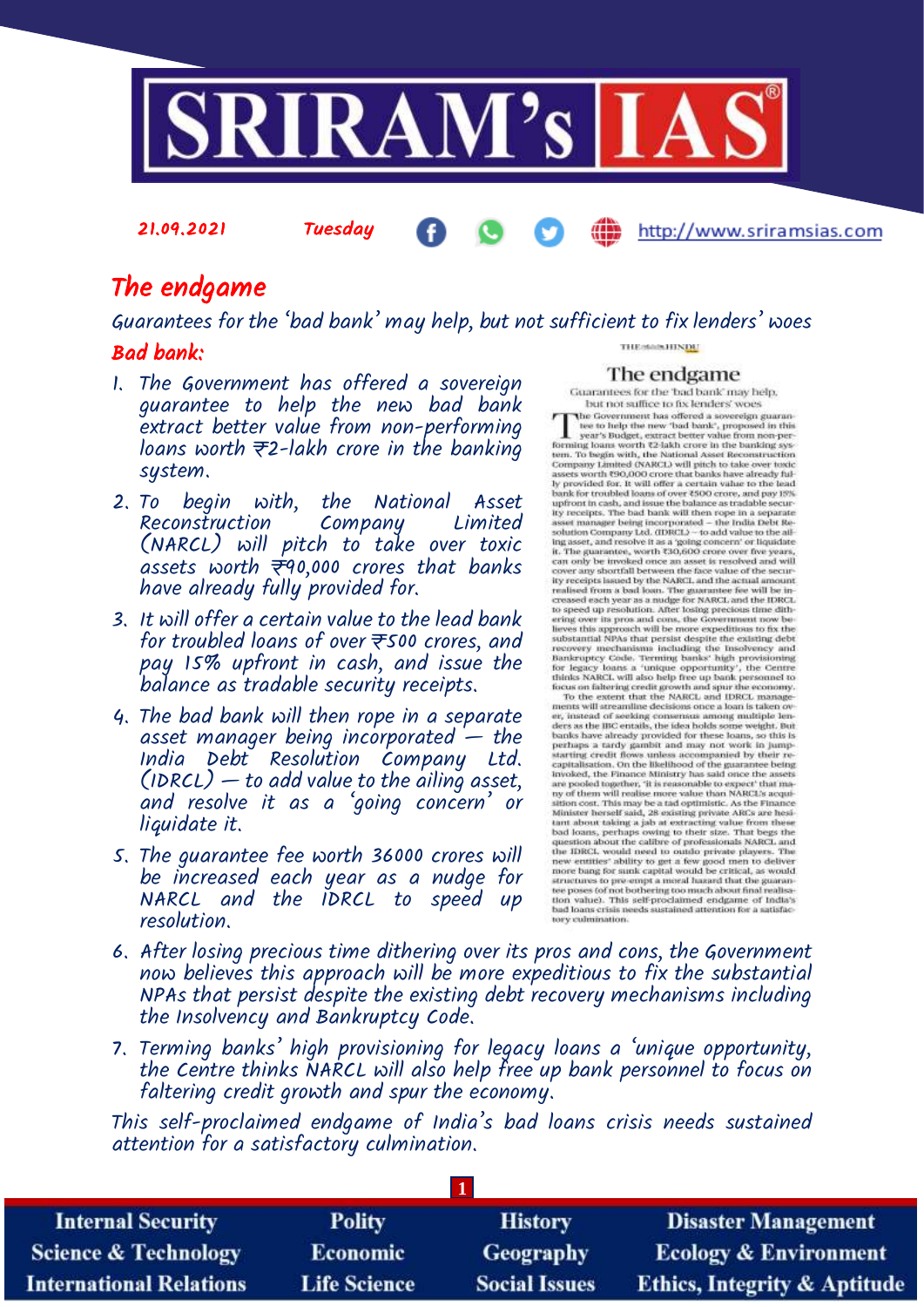

# Done and dusted

21.09.2021 Tuesday

The NRC process needs closure, not another reboot

### The National Register of Citizens (NRC)

- 1. While there may have been lulls aplenty, the next twist or turn in the long-running saga of the National Register of Citizens (NRC) update for Assam is never far. The latest seeks to imbue a sense of finality to the exercise, though it has come from what is only a quasi-judicial body.
- 2. A Foreigners' Tribunal (FT) in Karimganj district of southern Assam, while removing the ambiguity around a man's citizenship, has pronounced that there is no doubt that the NRC published on August 31, 2019, is the final one.
- 3. The exercise left out over 1.9 million from a list of around 33 million applicants, whose citizenship would be determined at the FTs. The entire updating process was monitored by the Supreme Court and executed by the State's administrative machinery.
- 4. Unsurprisingly, its publication annoyed political parties across the ideological divide, with some alleging it victimised documentless Bengali Hindus and indigenous Assamese people and others that it targeted the State's Bengali-origin Muslims.
- 5. Assam Chief Minister Himanta Biswa Sarma is already on record as having said the State government wants 20% reverification in the districts bordering Bangladesh and 10% in others.

THE MAINHINDU

# Done and dusted

http://www.sriramsias.com

The NRC process needs closure. not another reboot

Thile there may have been lulls aplenty, the next twist or turn in the long-running saga of the National Register of Citizens (NRC) update for Assam is never far. The latest seeks to imbue a sense of finality to the exercise, though it has come from what is only a quasi-judicial body. A Foreigners' Tribunal (FT) in Karimganj district of southern Assam, while removing the ambiguity around a man's citizen-<br>ship, has pronounced that there is no doubt that the NRC published on August 31, 2019, is the final one. The exercise left out over 1.9 million from a list of around 33 million applicants, whose citizenship would be deter-<br>mined at the FTs. The entire updating process was monitored by the Supreme Court and executed by the State's administrative machinery. Unsurprisingly, its publication annoyed political parties across the ideological divide, with some alleging it victimised document-less Bengali Hindus and indigenous Assamese people and others that it targeted the State's Bengali-origin Muslims. In the run-up to the publication of the final document, Assam and the Centre had petitioned the Supreme Court for re-verification of a sample of names included in the draft NRC - 20% in the border districts and 10% elsewhere - but this was dismissed after Prateek Hajela, the State NRC Coordinator, said re-verification of 27% names had been already done. In May this year, the State NRC authority, now led by Hitesh Dev Sarma, filed a petition in Supreme Court seeking re-verification of the August 31, 2019 list, citing inclusion of ineligible names and exclusion of eligible ones, and other errors. Assam Chief Minister Himanta Biswa Sarma is already on record as having said the State government wants 20% re-verification in the districts bordering Bangladesh and 10% in others.

The crux of the matter is that post-publication progress on the NRC has been excruciatingly slow, and not just due to the pandemic. The new NRC Coordinator's petition is still pending, as is another by the Jamiat Ulema-e-Hind. More crucially, on the execution side, the issuance of rejection slips to those left out of the NRC has not begun, a necessary step to file appeals in the FTs. Another iteration of the NRC, whether led by the judiciary or the executive, would rely on the same administrative set-up. The system has demonstrated dynamism: the list of excluded in the NRC draft released in July 2018 was nearly 4 million, an additional list in June 2019 left out 1,00,000 more, but the final draft absorbed 2.2 million of those. While a Registrar General of India notification has not conferred the stamp of legality on the NRC yet, that, along with kick-starting the appeals process, is perhaps the most prudent path ahead. Mounting another gargantuan exercise at a colossal cost may only yield a new set of discontents.

### NRC end game problems:

1. The crux of the matter is that post-publication progress on the NRC has been excruciatingly slow, and not just due to the pandemic.

| <b>Internal Security</b>        | <b>Polity</b>       | <b>History</b>       | <b>Disaster Management</b>              |
|---------------------------------|---------------------|----------------------|-----------------------------------------|
| <b>Science &amp; Technology</b> | <b>Economic</b>     | <b>Geography</b>     | <b>Ecology &amp; Environment</b>        |
| <b>International Relations</b>  | <b>Life Science</b> | <b>Social Issues</b> | <b>Ethics, Integrity &amp; Aptitude</b> |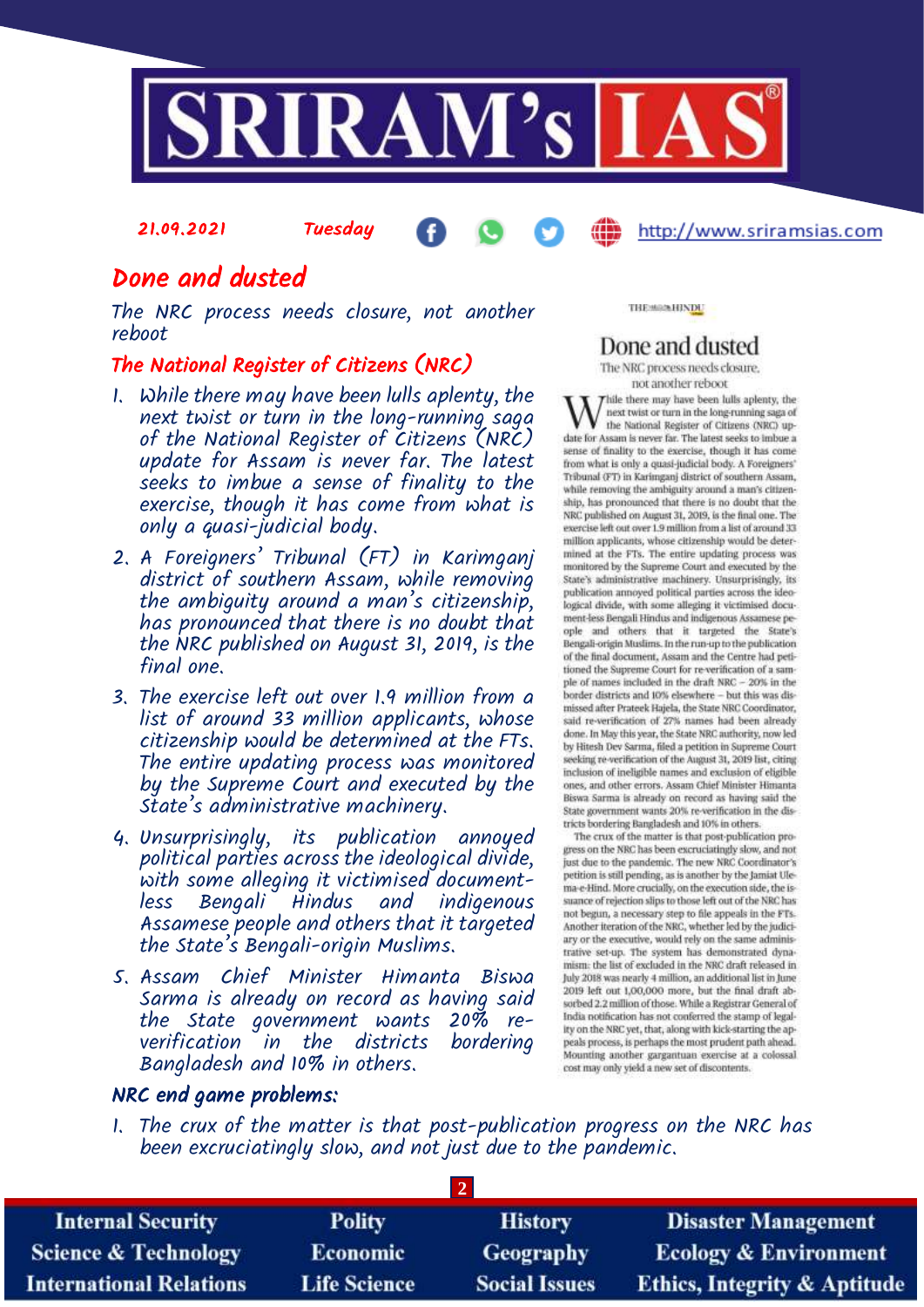

#### 21.09.2021 Tuesday ŒĎ http://www.sriramsias.com

- 2. More crucially, on the execution side, the issuance of rejection slips to those left out of the NRC has not begun, a necessary step to file appeals in the FTs. Another iteration of the NRC, whether led by the judiciary or the executive, would rely on the same administrative setup.
- 3. While a Registrar General of India notification has not conferred the stamp of legality on the NRC yet, that, along with kick-starting the appeals process, is perhaps the most prudent path ahead. Mounting another gargantuan exercise at a colossal cost may only yield a new set of discontents.

# The new AUKUS alliance holds some lessons for India

If realpolitik so demands, it must break old shibboleths and strike new partnerships — wherever there is the convergence of interests.

### AUKUS surprise:

1. In a surprise, the heads of government of Australia, the UK and the US announced the formation of a trilateral security



pact, to be known by the acronym, AUKUS. Without naming China, US President Joe Biden announced, in a press conference, that "in order to deal with rapidly evolving threats," the US and Britain would share, with Australia, intelligence and advanced technologies in areas like artificial intelligence, cyber-warfare, quantum computing and nuclear submarine construction.

- 2. The surprise at the formation of AUKUS is for a number of reasons. Firstly, the three nations are already allied to each other, in more ways than one — the US and UK are NATO allies, and Australia, New Zealand and the US are linked by the ANZUS pact. All three are also members of the "Five Eyes" intelligence alliance.
- 3. Secondly, this announcement, coming just days before the first in-person summit meeting of the Quadrilateral Security Dialogue (Quad), places a question mark over the continuing relevance of this forum and its longoverdue actualisation.
- 4. Finally, the inclusion of a much-diminished, post-Brexit UK in such a longrange alliance is bound to raise a few eyebrows.

| <b>Internal Security</b>       | <b>Polity</b>       | <b>History</b>       | <b>Disaster Management</b>              |
|--------------------------------|---------------------|----------------------|-----------------------------------------|
| Science & Technology           | <b>Economic</b>     | Geography            | <b>Ecology &amp; Environment</b>        |
| <b>International Relations</b> | <b>Life Science</b> | <b>Social Issues</b> | <b>Ethics, Integrity &amp; Aptitude</b> |

**3**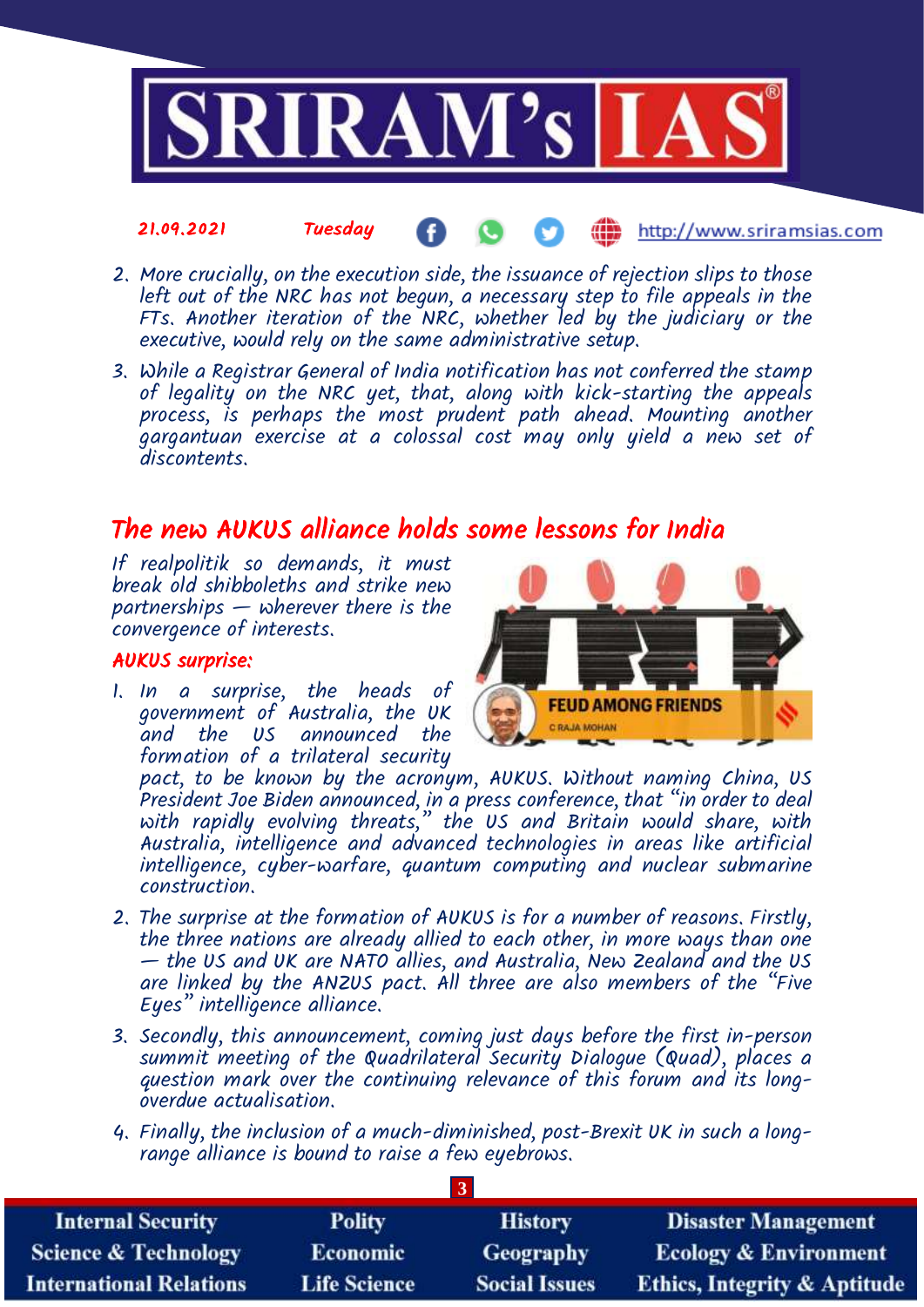

- 21.09.2021 Tuesday http://www.sriramsias.com
- 5. China's description of this alliance as an "exclusionary bloc," should be food for thought for two members of the Quad/Malabar forums  $-$  India and Japan — who have been excluded from the new grouping.

# Belligerence of China:

- 1. So far, China has had its way in the geopolitical arena without hindrance from any quarter. In the South China Sea, having staked outrageous territorial claims, and contemptuously dismissed the adverse verdict of the UN Court of Arbitration, China has proceeded to create artificial islands and to convert them into fortified air bases.
- 2. Regular "freedom of navigation operations" by the US and allied navies have neither deterred nor daunted China.
- 3. Even more belligerent has been China's conduct along the Sino-Indian border, where it has used massive military deployments to stake claims to large tracts of Indian territory, leading to a sanguinary conflict in mid-June 2020.
- 4. India, having counter-mobilised, at a considerable economic cost, has stood its ground. Given our limited options, this dangerous confrontation is likely to continue.

## Seafoam and Quad:

- 1. The Quad has neither created a charter nor invested itself with any substance; fearing that it would be dubbed an "Asian NATO." China, on its part, has dismissed the Quad as a "headline-grabbing idea which will dissipate like sea-foam".
- 2. While uncharitable comments about "Anglo-Saxon solidarity" must be ignored, there may be substance in the belief that the "Anglosphere nations" — which share common cultural and historical ties to the UK  $$ do inspire more confidence in each other.
- 3. Whether the Quad and AUKUS will reinforce each other, or remain mutually exclusive, will, no doubt, become clear in the forthcoming Quad summit.
- 4. An issue that should give cause for reflection in New Delhi, arises from Biden's promise to transfer advanced technology, including submarine nuclear propulsion to Australia.
- 5. It brings into stark relief India's failure to acquire any significant high technology from the US, in spite of bilateral ties, which have steadily grown in warmth and closeness over the past decade and a half.

| <b>Internal Security</b>        | <b>Polity</b>       | <b>History</b>       | <b>Disaster Management</b>              |
|---------------------------------|---------------------|----------------------|-----------------------------------------|
| <b>Science &amp; Technology</b> | <b>Economic</b>     | Geography            | <b>Ecology &amp; Environment</b>        |
| <b>International Relations</b>  | <b>Life Science</b> | <b>Social Issues</b> | <b>Ethics, Integrity &amp; Aptitude</b> |